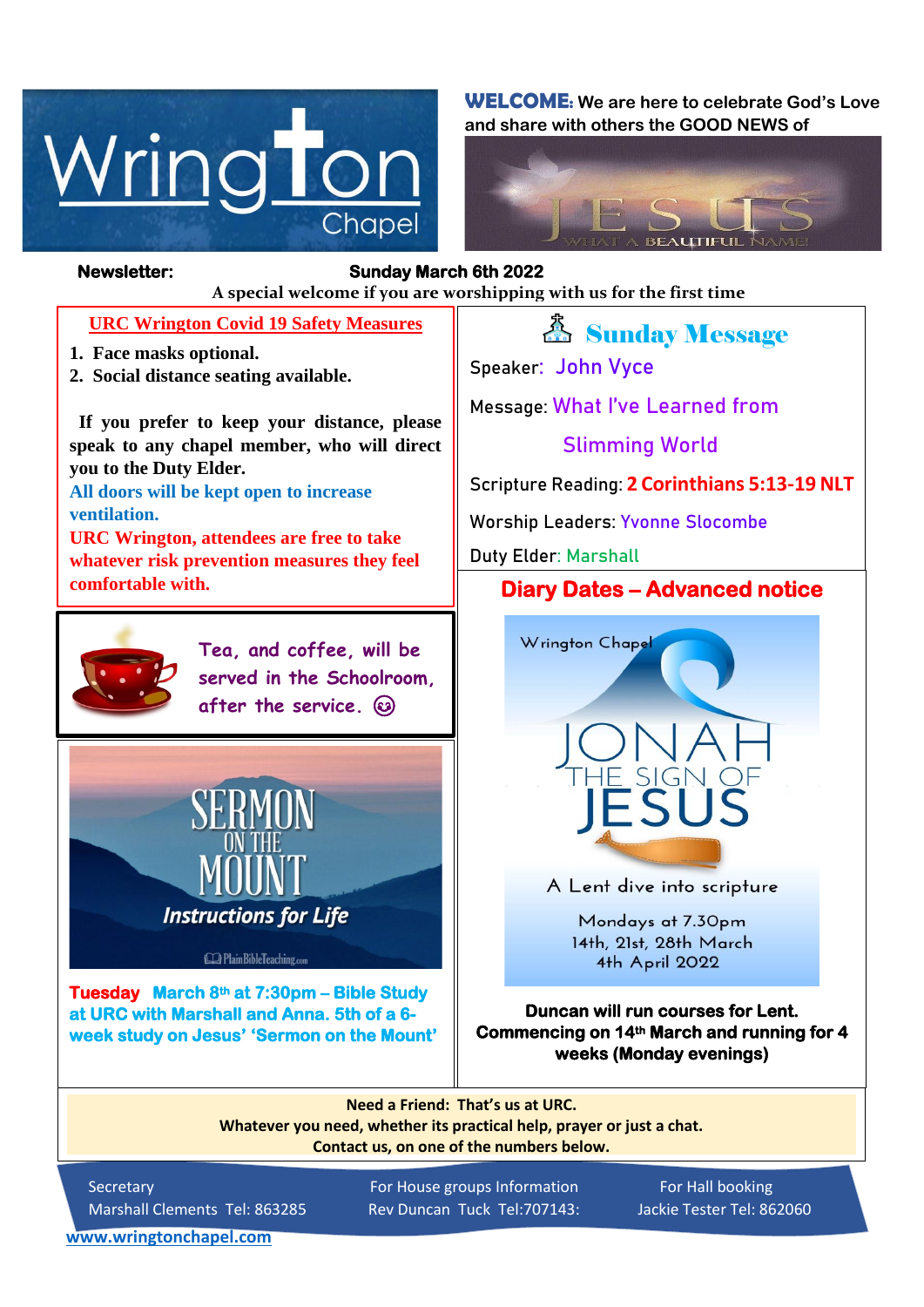



**Oleksandr, who leads our team in Ukraine, has a plan to provide 56,000 Bibles. [He needs your help.](https://www.biblesociety.org.uk/get-involved/donate/donation-process/d:50032/step-1/)**

'Will you help our Bible Society meet the spiritual need in our nation by providing access to the Bible at this time of fear and uncertainty?

'A few days ago, a pastor visited our office, asking for Bibles. When he heard that we had none left, he pleaded for Bibles that were damaged or even copies with pages missing. He said, "These Bibles would be of immense value to my congregation and the community!" It was heart-breaking.

'God's word can help bring comfort, peace and reconciliation to our nation. '**Oleksandr and his team are more determined than ever to see God work through them. They're an inspiration to us. Will you work with them today?**

[Donate](https://www.biblesociety.org.uk/get-involved/donate/donation-process/d:50032/step-1/) now

# ORDER OF SERVICE – SUNDAY MARCH 4<sup>th</sup> -MUSIC VIDEO SERVICE

| ีลว                                               |                                                |
|---------------------------------------------------|------------------------------------------------|
| WELCOME, NOTICES AND INTRODUCTION - YVONNE        |                                                |
| <b>SONGS:</b>                                     | <b>ONLY BY GRACE CAN WE ENTER</b>              |
| <b>PRAYERS</b>                                    | <b>CALL TO WORSHIP +LORD'S PRAYER - YVONNE</b> |
| SONG:                                             | <b>LORD REIGN IN ME</b>                        |
| <b>REFLECTION - YVONNE</b>                        |                                                |
| SONG:                                             | <b>HOW GREAT IS OUR GOD</b>                    |
| <b>READING:</b>                                   | $2$ CORINTHIANS 5: $13 - 19 -$ PAULINE         |
| <b>SERMON:</b>                                    | WHAT I LEARNED FROM SLIMMING WORLD- JOHN VYCE  |
| <b>SONG:</b>                                      | <b>PSALM 23</b>                                |
| <b>INTERCESSION - YVONNE + WHOLE CONGREGATION</b> |                                                |
| SONG:                                             | <b>HOW GREAT THOU ART</b>                      |
| <b>BLESSING AND GRACE - JOHN</b>                  |                                                |
| SONG:                                             | <b>CORNERSTONE</b>                             |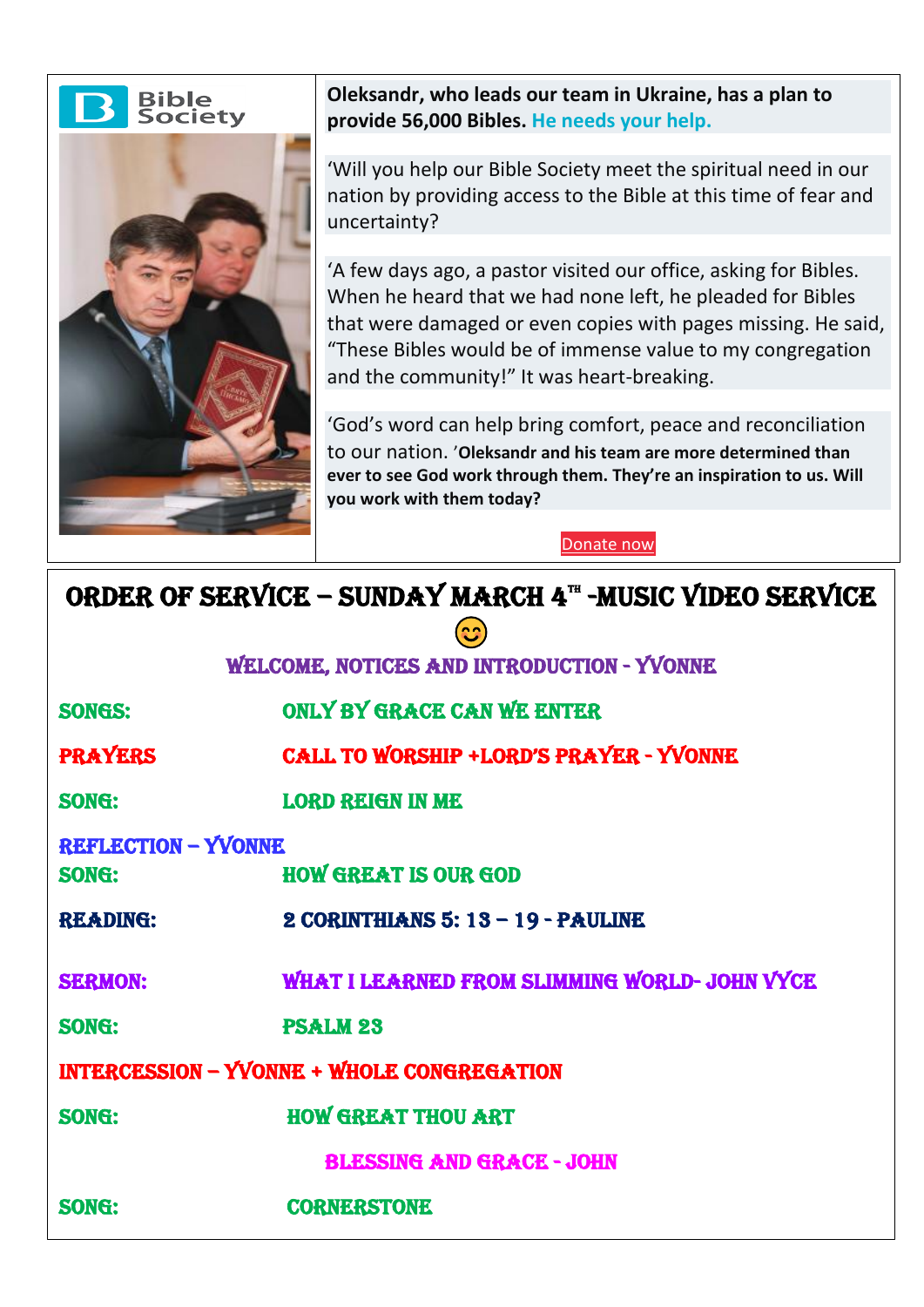

# **Ukraine crisis: How Psalm 31 is bringing comfort**

Psalm 31 has become 'the key scripture for all Ukrainians' according to our colleagues. People across the Ukraine are reading it in bunkers and shelters.



Ukraine crisis: How Psalm 31 is bringing comfort

### **Prayers for Ukraine as civilians suffer**

'Pray for humanitarian corridors to be established'. That is the appeal today from the Bible Society in Ukraine.

A spokesman said, 'Please pray for safe corridors to be established very soon In Kherson and Kharkiv, so that inhabitants can receive the necessary food and medicines.'

The call came after the south-east city of Kherson was taken over by Russian military forces.

The Bible Society reports that all its staff in Kharkiv are safe, though they are living in bomb shelters 'under constant shelling'.

In the western town of Lviv, close to the border with Poland, Bible Society staff are working with churches and volunteers to 'provide spiritual support along with physical aid' to hundreds of thousands of people arriving from the rest of the country.

Church leaders gathered at St Sophia's Cathedral yesterday to pray for peace. Though many were fearful that the cathedral could be destroyed by bombardments at any time, they were, the spokesman said, 'thankful for God's grace and presence over the week. We are thankful that the Lord gives us another day.'

**Author: Bible Society, 4 March 2022**